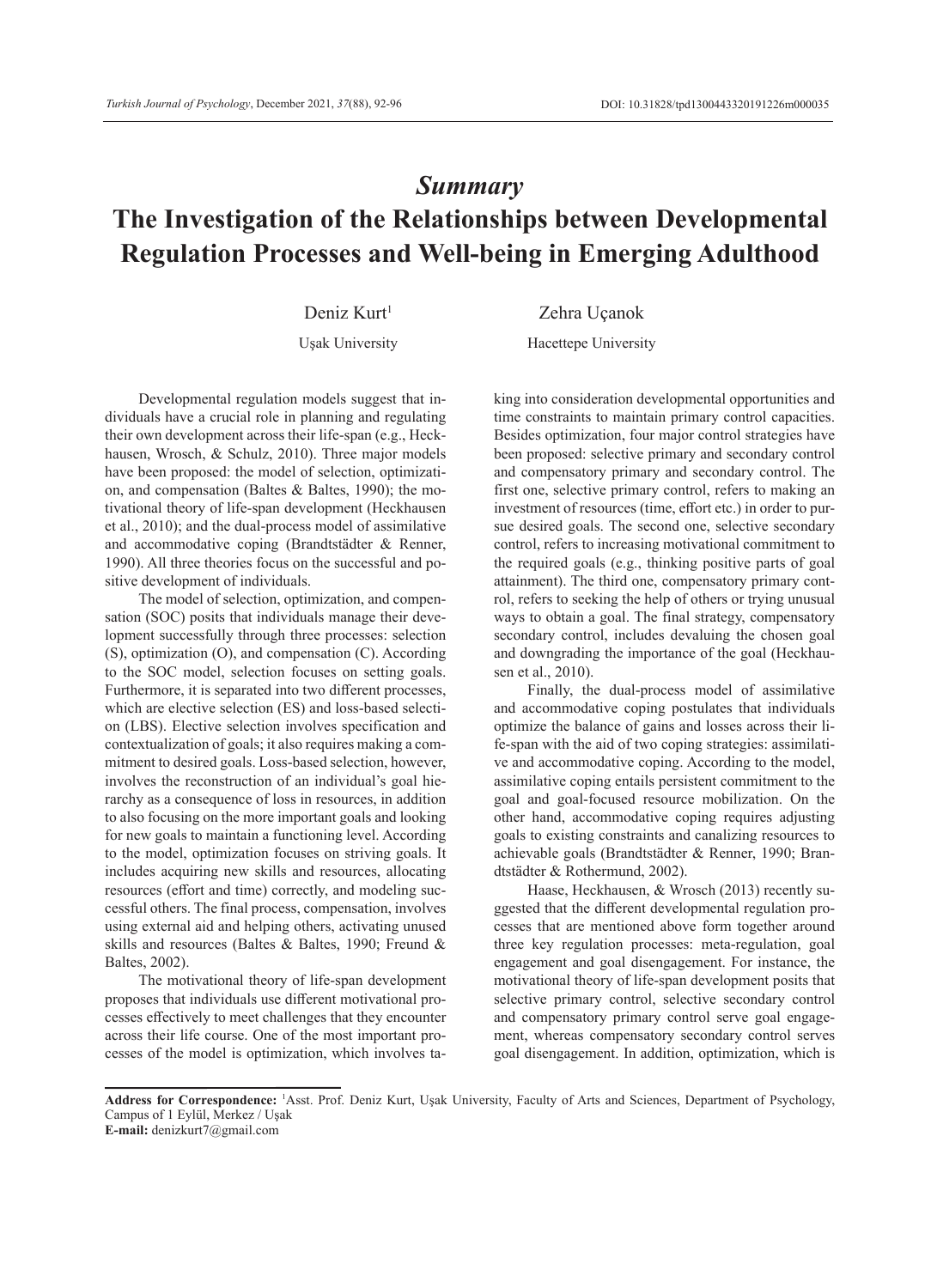defined as a high regulatory process of goal selection, serves meta-regulation. Haase et al., (2013) also investigated the role of these key processes on individuals' well-being. In short, results revealed that meta-regulation predicted goal engagement and disengagement positively. Additionally, goal engagement and disengagement predicted individuals' well-being positively. Furthermore, meta-regulation had a positive indirect effect on individuals' well-being.

In the present study, a model that was proposed by Haase et al., (2013) was tested during emerging adulthood. Before that, psychometric properties of a SOC questionnaire, which assesses four developmental regulation processes, were also examined (Study 1). Specifically, the following research hypotheses were formulated: Meta-regulation will be positively associated with goal engagement and goal disengagement. Furthermore, goal engagement and goal disengagement will be positively associated with individuals' well-being. Finally, meta-regulation has to associate with individuals' well-being via goal engagement and goal disengagement (Study 2).

#### **Study 1**

# **Method**

## *Sample*

The sample consisted of 300 participants (54% female and 46% male). The mean age of the participants was 24.23 years  $(SD = 3.47)$ , and ages ranged from 18 to 30 years. Fifty percent of the participants were undergraduates, two-year college students or graduates; 45% were bachelors, postgraduates, PhD students or PhDs; and 5% were high-school graduates. The majority of the participants were unmarried (87%).

## *Measures*

*Selection, Optimization, and Compensation (SOC) Questionnaire (Freund & Baltes, 2002).* The SOC questionnaire is a 48 item self-report scale [12 items each for elective selection (ES), loss-based selection (LBS), optimization (O) and compensation (C)]. Each of the items consists of two statements [e.g., "I concentrate all my energy on a few things" (target) – "I divide my energy among many things" (distracter)]. Participants were required to decide which of the statements (target or distracter) described them better.

*Tenacious Goal Pursuit and Flexible Goal Adjustment (Tenflex) Scales (Brandtstädter & Renner, 1990).* Tenflex is a 30 item self-report scale (15 items each for tenacious goal pursuit and flexible goal adjustment). Each item (e.g., "The harder a goal is to achieve, the more appeal it has to me") is rated on a five-point scale from 0 (strongly disagree) to 4 (strongly agree). Cronbach's alpha of the subscales ranged from .80 to .83 (Brandtstädter and Renner, 1990). In this sample internal consistencies of subscales were found to be .87 for tenacious goal pursuit and .83 for flexible goal adjustment.

*UCLA Loneliness Scale (Russell, Peplau, & Cutrona, 1980).* UCLA is a 20 item self-report scale. Each item (e.g., "I feel left out") is rated on a four-point scale from 1 (never) to 4 (often). Russell et al., (1980) found Cronbach's alpha coefficient to be .94. In this sample, Cronbach's alpha was .92.

*Satisfaction with Life Scale (Diener, Emmons, Larsen, & Griffin, 1985).* Satisfaction with life is a 5 item self-report scale. Each item (e.g., "I am satisfied with my life") is rated on a seven-point scale from 1 (strongly disagree) to 7 (strongly agree). Diener et al. (1985) found Cronbach's alpha coefficient to be .87. In this sample, Cronbach's alpha was .85.

#### *Procedure*

To begin with, the SOC questionnaire was translated into Turkish by a researcher. After the translation was complete, final versions of the items were formed with two professors and one PhD student. Before the administration procedure, required permissions were obtained from the Ethics Commission of Hacettepe University. The participants completed the study voluntarily.

#### **Results**

In order to examine the factor structure of the SOC questionnaire, confirmatory factor analysis was performed. Analysis revealed that the proposed four-factor model provided good fit to the data,  $[\chi^2(48, N = 300) =$ 99.11, *p* < .01, GFI = .95, AGFI = .92, NNFI = .98, CFI = .98, RMSEA = .06]. The structural correlations of the scale ranged from .50 to .83 and the standardized coefficients of the scale ranged from .67 to .81. Additionally, the four-factor and the single-factor solutions were compared with each other. The single-factor model yielded poor fit to the data,  $[\chi^2 (54, N = 300) = 495.36, p < .001,$  $GFI = .78, AGFI = .69, NNFI = .88, CFI = .90, RMSEA$ = .16]. The chi-square change statistics showed that the four-factor model was the best fit to the data,  $[\Delta \chi^2(6) =$ 396.25,  $p < .05$ ]. Within the predictive and convergent validity, as expected, ES, LBS, OPT and COM were negatively correlated with loneliness, whereas they (except LBS) were positively correlated with satisfaction with life. Furthermore, ES, OPT and COM were positively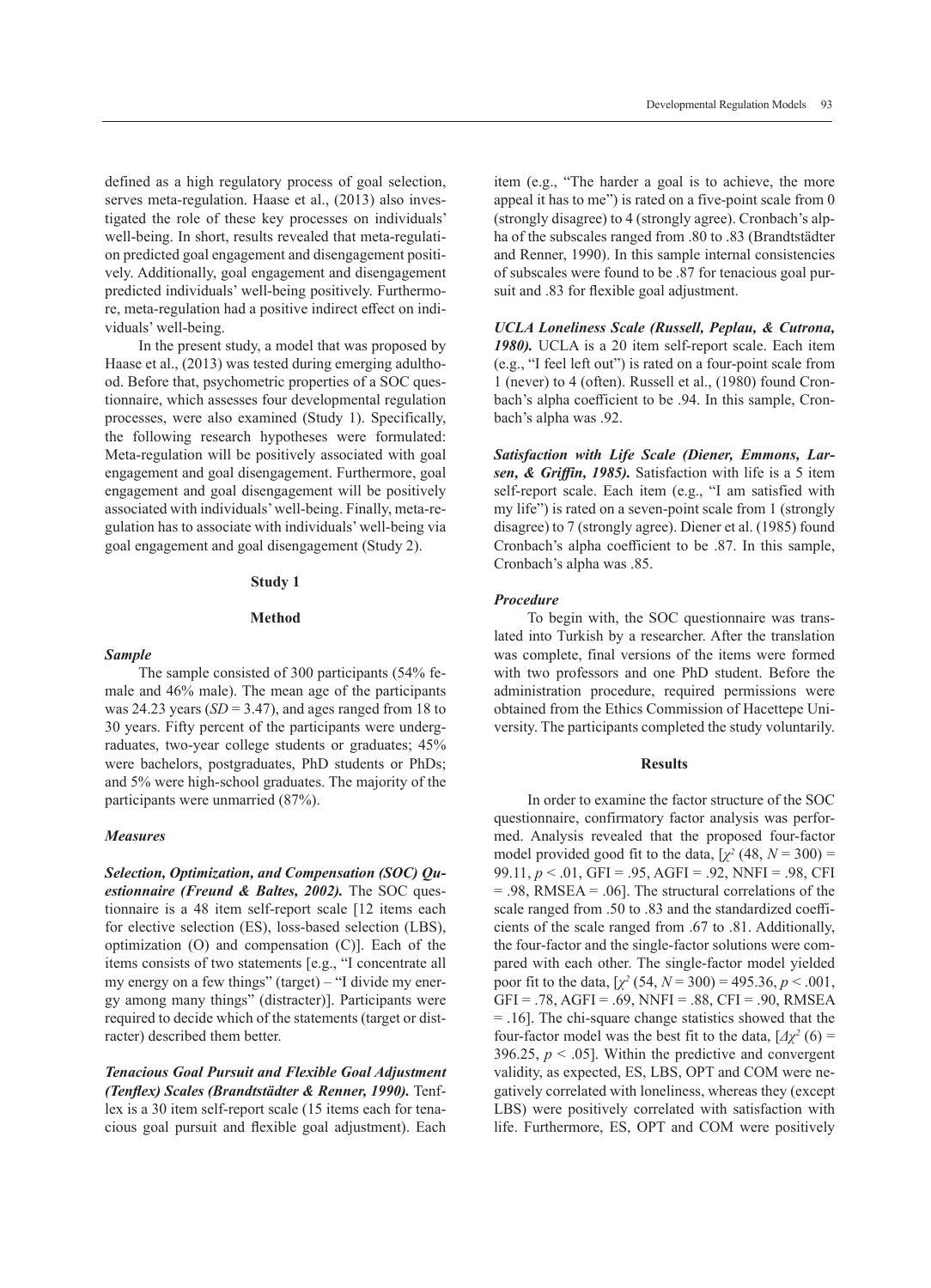correlated with tenacious goal pursuit. Additionally, only OPT and COM were positively correlated with flexible goal adjustment. Finally, the internal consistency of the subscales ranged from .69 to .83.

#### **Study 2**

# **Method**

#### *Sample*

The study sample consisted of 396 participants (54% female and 46% male). The mean age of the participants was 23.92 years  $(SD = 3.80)$ , and ages ranged from 18 to 30 years. Forty six percent of the participants were undergraduates, two-year college students or graduates; 48% were bachelors, postgraduates, PhD students or PhDs; and 6% were high-school graduates. The majority of the participants were unmarried (82%).

#### *Measures*

In study 2, Optimization in Primary and Secondary Control Scale, Rosenberg Self-Esteem Scale and Brief Symptom Inventory were administered to the participants along with the scales which are used in Study 1.

*Optimization in Primary and Secondary Control (OPS) Scale (Heckhausen & Schulz, 1993; 1995; Heckhausen, Schulz, & Wrosch, 1998).* An OPS is a 44 item self-report scale (8 items each for selective primary control, selective secondary control, compensatory primary control, compensatory secondary control; and 12 items for optimization). Each item (e.g., "I try to pursue new life time goals when the time is right") is rated on a five-point scale from 1 (almost never true) to 5 (almost always true). Cronbach's alpha of the subscales ranged from .79 to .81 (Heckhausen et al., 1998). In this sample Cronbach's alpha of the subscales ranged from .59-.87.

*Rosenberg Self-Esteem Scale (Rosenberg, 1965).* Rosenberg self-esteem is a 10 item self-report scale. Each item (e.g., "On the whole, I am satisfied with myself") is rated on a four-point scale from 1 (strongly disagree) to 4 (strongly agree). In this sample, Cronbach's alpha  $was$   $87$ 

*Brief Symptom Inventory-BSI (Derogatis, 1992).* The BSI is a 53 item self-report scale. Each item of the BSI (e.g., "Feeling that most people cannot be trusted") is rated on a five-point scale, ranging from 0 (not at all) to 4 (extremely). Internal consistency of the subscales ranged from .71 to .85 (Derogatis, 1992). In this sample, Cronbach's alpha was .96 for total score.

# *Procedure*

Before the administration procedure, required permissions were obtained from the Ethics Commission of Hacettepe University. Informed consent, demographic information form, and scales were delivered to the participants in an envelope and the participants were brought the completed forms within a week. The participants completed the study voluntarily.

## **Results**

To determine the relationships between meta-regulation, goal engagement, goal disengagement and well-being (except BSI- The BSI did not correlate with optimization and secondary control strategies.), structural equation modeling was performed. For the **self-esteem**, **satisfaction with life**, and **loneliness** models, the measurement and the structural models with added correlated error terms provided poor fit to the data. After testing the model proposed by Haase et al., (2013), the indicators of the model were reduced. In the newly proposed model, only the strategies of the motivational theory of life-span development were used. For the **self-esteem** model, the final model provided acceptable fit to the data,  $[\chi^2(48, N = 389)] = 149.33, p < .001, GFI =$ .94, AGFI = .90, NNFI = .96, CFI = .97, RMSEA = .07]. All of the indicators loaded significantly on their latent variables. An examination of the structural correlations between latent variables indicated that meta-regulation was positively correlated with goal engagement, goal disengagement and self-esteem  $(r = .85, p < .001; r = .76, p$  $< .001$ ;  $r = .36$ ,  $p < .001$ , respectively). Goal engagement was positively correlated with goal disengagement and self-esteem (*r* = .69, *p* < .001; *r* = .56, *p* < .001, respectively). Finally, the goal disengagement was positively correlated with self-esteem  $(r = .38, p < .001)$ . The test of the proposed model provided acceptable fit to the data,  $[\chi^2(50, N = 389) = 158.97, p < .001, GFI = .94, AGFI =$ .90, NNFI = .96, CFI = .97, RMSEA = .08]. The results indicated that meta-regulation predicted goal engagement and disengagement positively. Additionally, goal engagement predicted self-esteem positively. However, goal disengagement did not predict self-esteem. Results revealed that meta-regulation had an indirect effect on self-esteem via goal engagement.

For the **satisfaction with life** model, the final model provided acceptable fit to the data,  $[\chi^2(39, N = 389)]$  $= 113.77, p < .001, GFI = .95, AGFI = .91, NNFI = .96,$  $CFI = .97$ , RMSEA = .07]. All of the indicators loaded significantly on their latent variables. An examination of the structural correlations between latent variables indicated that meta-regulation was positively correlated with goal engagement, goal disengagement and satisfaction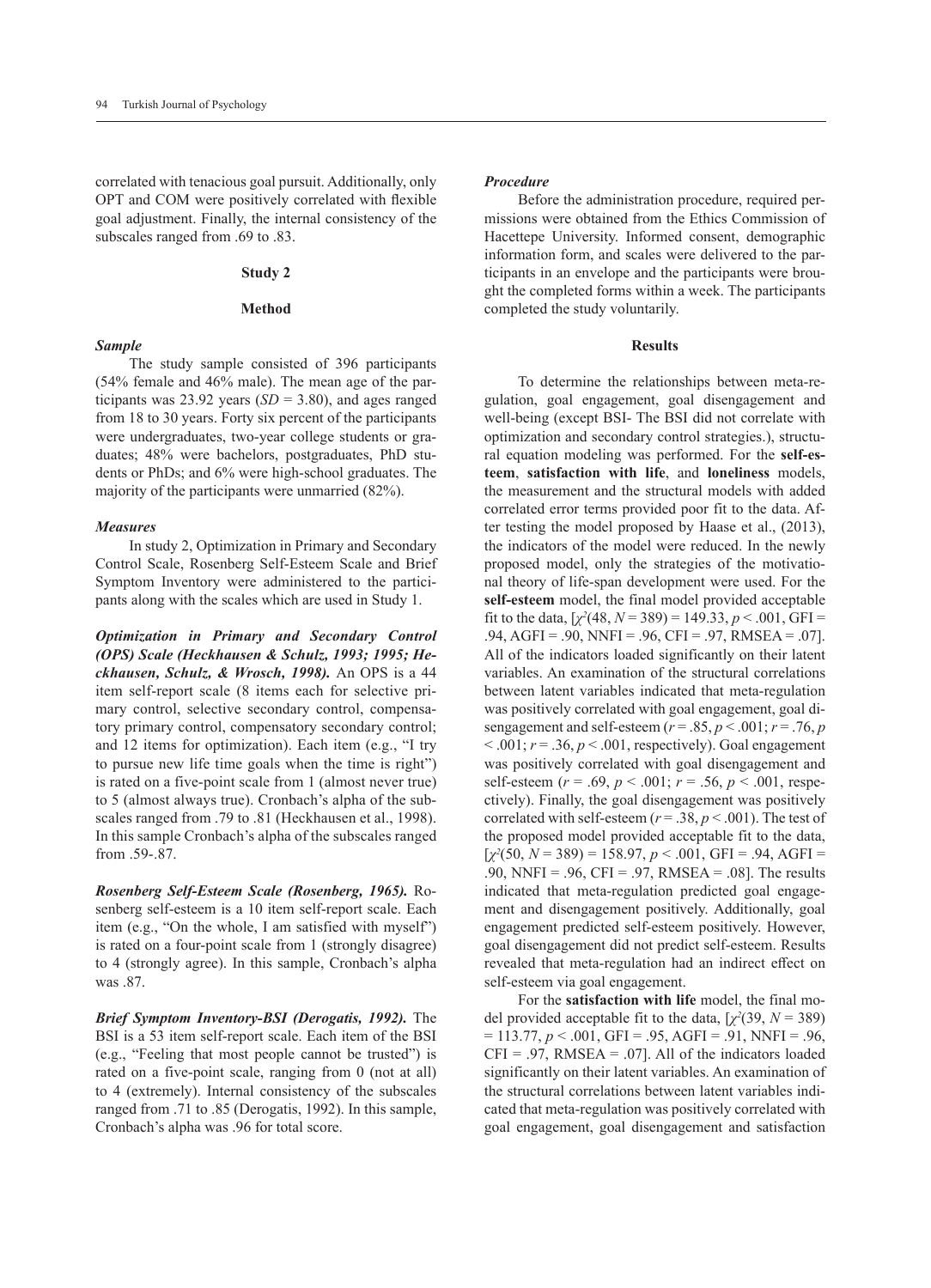with life  $(r = .85, p < .001; r = .76, p < .001; r = .34, p$ < .001, respectively). Goal engagement was positively correlated with goal disengagement and satisfaction with life  $(r = .70, p < .001; r = .43, p < .001$ , respectively). Finally, the goal disengagement was positively correlated with satisfaction with life  $(r = .40, p < .001)$ . The test of the proposed model provided acceptable fit to the data,  $[\chi^2(41, N = 389) = 115.58, p < .001, \text{ GFI} = .95,$  $AGFI = .92$ ,  $NNFI = .96$ ,  $CFI = .97$ ,  $RMSEA = .07$ ]. The results indicated that meta-regulation predicted goal engagement and disengagement positively. Additionally, goal engagement predicted satisfaction with life positively. However, goal disengagement did not predict satisfaction with life. Results revealed that meta-regulation had an indirect effect on satisfaction with life via goal engagement.

For the **loneliness** model, the final model provided acceptable fit to the data,  $[\chi^2(48, N = 389) = 145.56, p]$  $< .001$ , GFI = .94, AGFI = .90, NNFI = .96, CFI = .97,  $RMSEA = .07$ . All of the indicators loaded significantly on their latent variables. An examination of the structural correlations between latent variables indicated that meta-regulation was positively correlated with goal engagement and goal disengagement ( $r = .85$ ,  $p < .001$ ; *r*  $=$  .76,  $p < .001$ , respectively), and goal engagement was positively correlated with goal disengagement (*r* = .70,  $p < .001$ ). On the other hand, meta-regulation, goal engagement and goal disengagement were negatively correlated with loneliness ( $r = -.30, p < .001$ ;  $r = -.35, p <$ .001;  $r = -0.21$ ,  $p < 0.01$ , respectively). The test of the proposed model provided acceptable fit to the data, [*χ<sup>2</sup>* (50,  $N = 389$ ) = 144.92,  $p < .001$ , GFI = .94, AGFI = .91, NNFI = .96, CFI = .97, RMSEA = .07]. The results indicated that meta-regulation predicted goal engagement and disengagement positively, whereas goal engagement predicted loneliness negatively. However, goal disengagement did not predict loneliness. Results revealed that meta-regulation had an indirect effect on loneliness via goal engagement.

## **Discussion**

In this study, firstly, psychometric properties of the SOC questionnaire were examined. Confirmatory factor analysis indicated a four-factor structure that is in line with the original scale. It was also demonstrated that components of the questionnaire (ES, LBS, OPT and COM) were positively and highly correlated with each other. As for the results related to the predictive validity of the scale, ES, LBS, OPT and COM were negatively associated with loneliness, whereas they (except LBS) were positively associated with satisfaction with life. As for the results related to the convergent validity of the scale, ES, OPT and COM were positively associated with tenacious goal pursuit. Additionally, only OPT and COM were positively associated with flexible goal adjustment. Moreover, internal consistency scores for different components of the questionnaire were congruent with the original scale (Freund & Baltes, 2002).

Secondly, we tested a model that was proposed by Haase et al., (2013) during emerging adulthood. Analyses were conducted separately for each well-being indicator. After testing the model proposed by Haase et al., (2013), the indicators of the model were reduced. Within the frame of the **self-esteem and satisfaction with life**  models, findings indicated that meta-regulation predicted goal engagement and goal disengagement positively. In addition, goal engagement predicted self-esteem and satisfaction with life positively. However, goal disengagement did not predict individuals' self-esteem and satisfaction with life. Similarly, within the frame of the **loneliness** model, meta-regulation predicted goal engagement and disengagement positively, whereas goal engagement predicted loneliness negatively. However, goal disengagement did not predict individuals' loneliness. Results revealed that meta-regulation had an indirect effect on individuals' self-esteem, satisfaction with life and loneliness via goal engagement. Findings revealed that Haase et al.'s (2013) assumptions were markedly confirmed in the present study.

Previous studies revealed that strategies evaluated within the context of goal disengagement, such as compensatory secondary control or accommodative coping, were used more effectively with older ages (Brandtstädter & Renner, 1990; Heckhausen, Schulz & Wrosch, 1998). Compensatory secondary control includes devaluing a chosen goal and downgrading the importance of the goal. In addition, accommodative coping requires adjusting goals to existing constraints and canalizing resources to achievable goals. Haase et al., (2013) also indicated that goal disengagement was positively associated with well-being (e.g., purpose in life) in the older group, but not in the young or middle-aged groups. Therefore, it was believed that goal disengagement is a more powerful predictor of individuals' well-being in older age groups.

One of the limitations of this study was its cross-sectional design for seeking answers to research questions. Future longitudinal studies could clearly reveal the direction of the relationships between key regulatory processes and well-being. Additionally, in the present study, only the relationships between key developmental processes and individuals' well-being were investigated. Future studies should focus on different variables (perfectionism, coping strategies, problem solving and etc.) that are associated with these regulatory processes.